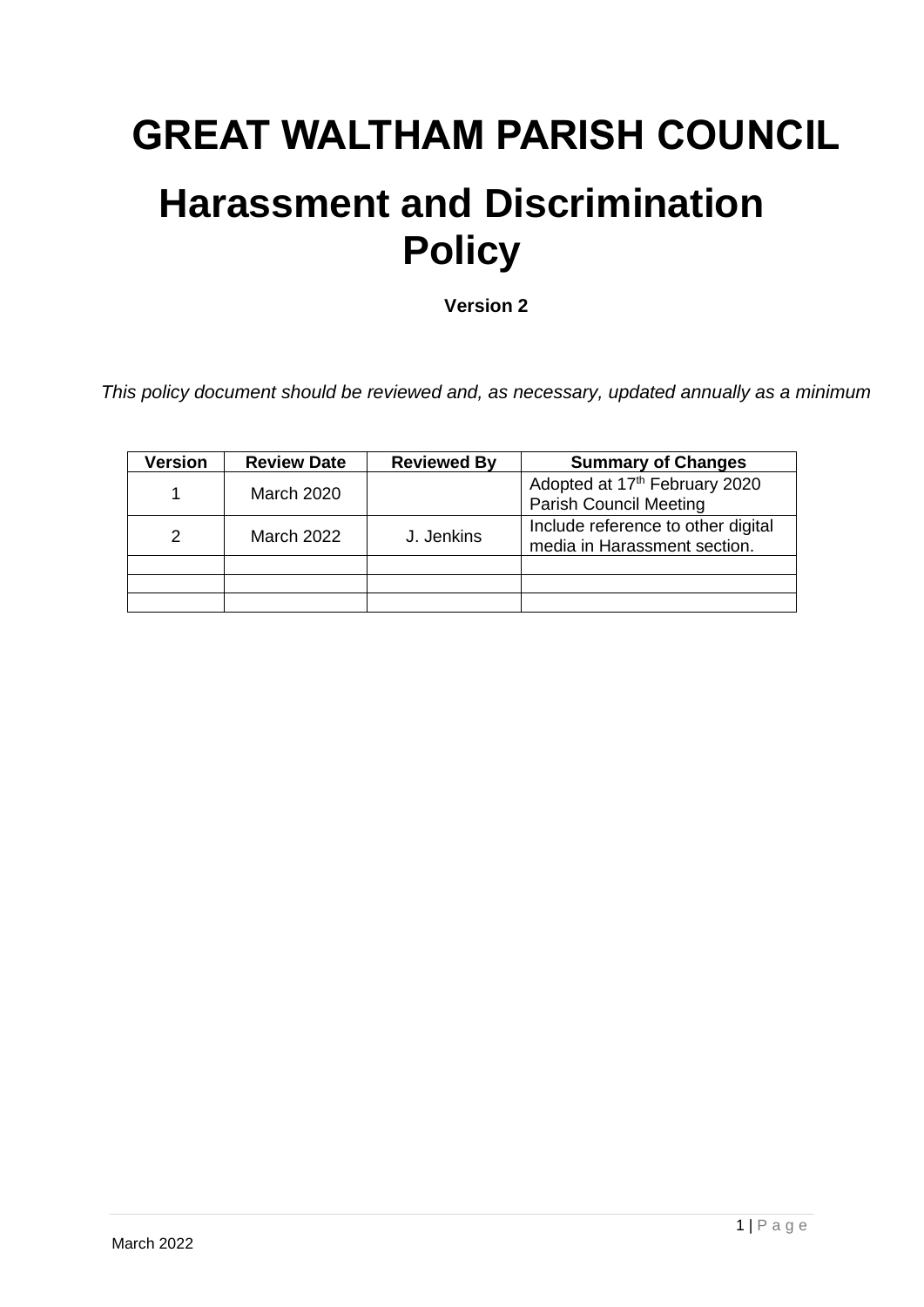Great Waltham Parish Council (the Council) is committed to eliminating unlawful and unfair harassment and discrimination in whatever form it takes. Its councillors, employees and others<sup>1</sup> who interact with it are expected to comply with the Council's policy in this respect. This document details the law applicable to bullying, harassment and discrimination, and how the Council responds to any alleged incidents.

1. **Harassment**. Bullying and harassment is behaviour that makes someone feel intimidated or offended. Harassment is unlawful under the Equality Act 2010. Examples of bullying or harassing behaviour include spreading malicious rumours, unfair treatment, picking on or regularly undermining someone, and denying someone's training or promotion opportunities. Bullying and harassment can happen face-to-face, by letter, by email, by phone<sup>2</sup> or other digital media.

Bullying itself is not against the law, but harassment is. This is when the unwanted behaviour is related to one of the following: age, sex, disability, gender reassignment, marriage and civil partnership, pregnancy and maternity, race, religion or belief, or sexual orientation<sup>3</sup>.

Examples of behaviours which are regarded as bullying or harassment include offensive material that is displayed publicly, verbal abuse or comments that belittle people, unwelcome and hurtful jokes, direct or subtle threats, offensive gestures, ignoring or isolating or segregating a person, staring or leering in a sexual way, unwanted physical contact of a sexual nature, aggressive physical behaviour, and repeated behaviour which a person has previously objected to $4$ .

2. **Discrimination**. The Equality Act 2010 also makes it illegal to discriminate against anyone because of: age, gender reassignment, being married or in a civil partnership, being pregnant or on maternity leave, disability, race (including colour, nationality, ethnic or national origin), religion or belief, sex or sexual orientation. These are called 'protected characteristics'<sup>5</sup>.

Individuals are safeguarded from discrimination at work, in education, as a consumer, when using public services, when buying or renting property, and as a member or guest of a private club or association. They are also protected from discrimination if they are associated with someone who has a protected characteristic, for example a family member or friend, or when they have complained about discrimination or supported someone else's claim<sup>6</sup>.

Naturally the Council expects individuals to comply with the law at all times. It also asks them to remain mindful of how their actions and behaviours may be received by

<sup>1</sup> For instance, this includes individuals (e.g. allotment holders) and other entities who enter into contractual arrangements with the Council.

<sup>2</sup> HM Government (2020), *Workplace bullying and harassment*. Available at [www.gov.uk/workplace](http://www.gov.uk/workplace-bullying-and-harassment)[bullying-and-harassment.](http://www.gov.uk/workplace-bullying-and-harassment) (Accessed 25<sup>th</sup> January 2020).

<sup>3</sup> Ibid.

<sup>4</sup> Human Resource Solutions (2020), *Harassment and Bullying*. Available at [www.human-resource](http://www.human-resource-solutions.co.uk/HR-Policy-Pages/Harassment-Bullying/Harassment-Bullying.htm)[solutions.co.uk/HR-Policy-Pages/Harassment-Bullying/Harassment-Bullying.htm.](http://www.human-resource-solutions.co.uk/HR-Policy-Pages/Harassment-Bullying/Harassment-Bullying.htm) (Accessed 25<sup>th</sup>) January 2020).

<sup>5</sup> HM Government (2020), *Discrimination: your rights*. Available at [https://www.gov.uk/discrimination](https://www.gov.uk/discrimination-your-rights)[your-rights.](https://www.gov.uk/discrimination-your-rights) (Accessed 25th January 2020).

<sup>6</sup> Ibid.